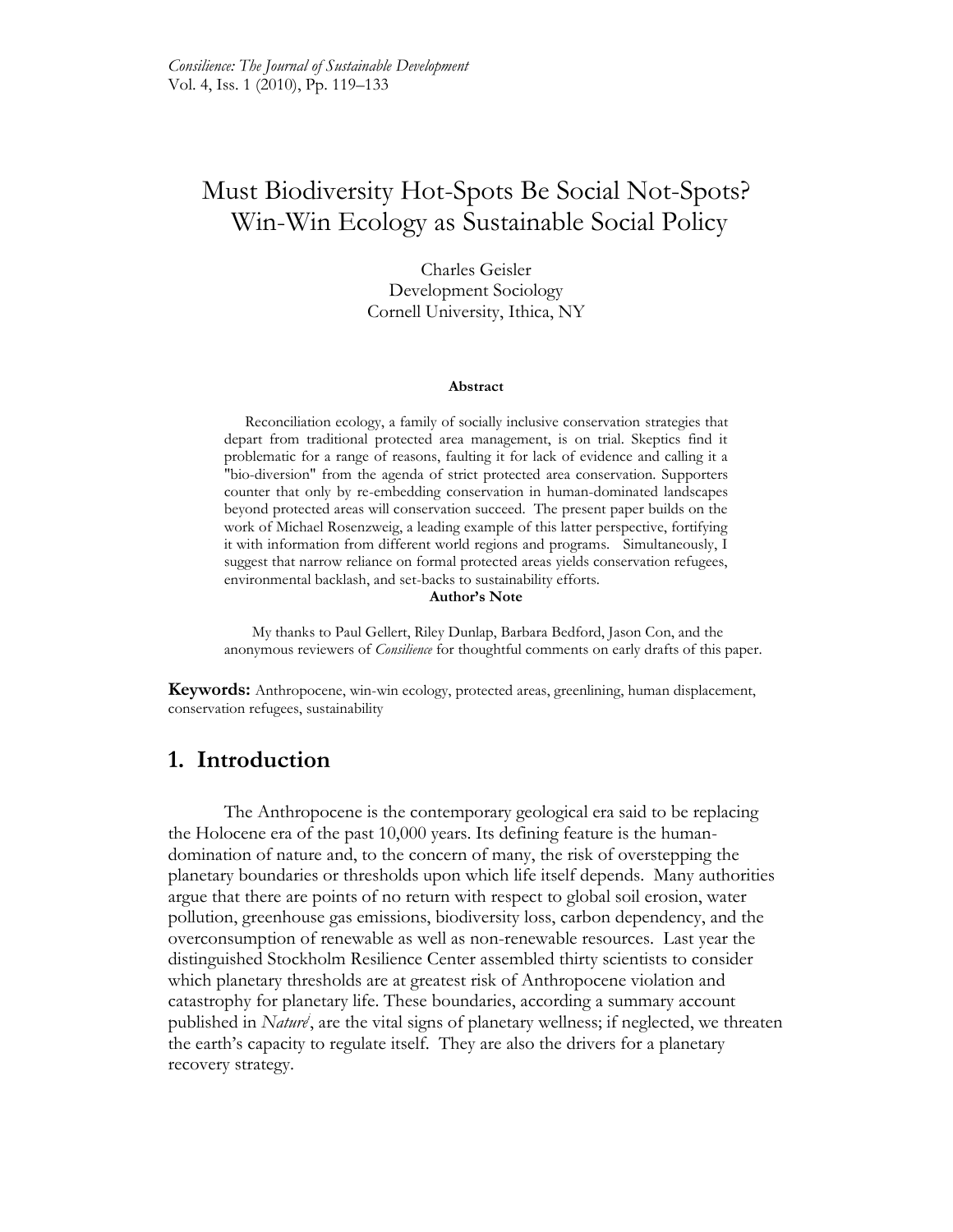Of the twenty-five boundaries identified in Stockholm, nine were considered priorities and prominently featured biodiversity and human land uses. This paper explores a formulation that seeks to reconcile these two planetary boundaries, often thought to be irreconcilable. The formulation is called win-win ecology by its intellectual parent, Michael Rosenzweig<sup>ijii</sup> and others.<sup>iv</sup> Rosenzweig's framework integrates biodiversity and land uses outside of parks and protected areas. His work is fertile with sustainability insights. It prompts anyone with conservation inclinations to reflect on how we construct "nature," where we allocate our resources, and on this question: is win-win ecology really doable? Can we protect biological hotspots without creating "social not-spots" through evictions and displacements of human residents and resource users?

In answering this question, I will expand on the affirmative evidence Rosenzweig himself provides and critically consider some of the conservation biology thinking that finds the win-win logic specious. Following a brief overview of win-win ecology and its detractors, I offer examples of its growth and operation in different world regions and suggest that win-win ecology is expanding in both scale and sophistication. In my view, the conservation project of the future must be an inclusionary project. Though not a panacea, win-win ecology avoids various dilemmas of narrowly conceived biological conservation—that I refer to as ―greenlining‖—and holds out hope for both social and biological sustainability.

#### **2. Win-Win Ecology**

Rosenzweig's core argument is compelling. He concurs with other conservation biologist that the state of planet, biologically speaking, is precarious: 5 percent or less of the world's terrestrial habitats retain near-pristine quality despite on-going human efforts to lock these and other habitats into parks and protected areas ("reservation ecology"). Yet even if this 5 percent could be saved, he argues, the remaining 95 percent would remain severely compromised. Indeed, even if conservationists use standard reservation ecology together with restoration ecology to achieve their ends, we will be left with biological "crumbs," that is, small islands of biodiversity precariously connected (or not) with conservation corridors. We are also apt to be left, as a consequence of lines on maps declaring sites as parks and protected areas, with a signal to nonconservationists that they are free to develop unprotected areas (the majority of land and habitat) with little environmental stewardship. Conservationists should instead turn their attention to reconciliation ecology and seek new ways to stop short of the biodiversity threshold emphasized by the Stockholm Resilience Center.

This perspective aligns well with the species-area relationship "law" of ecology: large islands (whether real islands or park "islands") support more species than smaller ones. In other words, biodiversity increases with area.<sup> $v$ </sup> Win-win ecology maps cogently onto this time-tested conservation logic, yet moves beyond the logic of green garrisons in a sea of humanity. Immense biodiversity persists beyond formally protected areas and awaits conservation beyond the green line of park boundaries. To the extent that much biodiversity thrives in zones where food is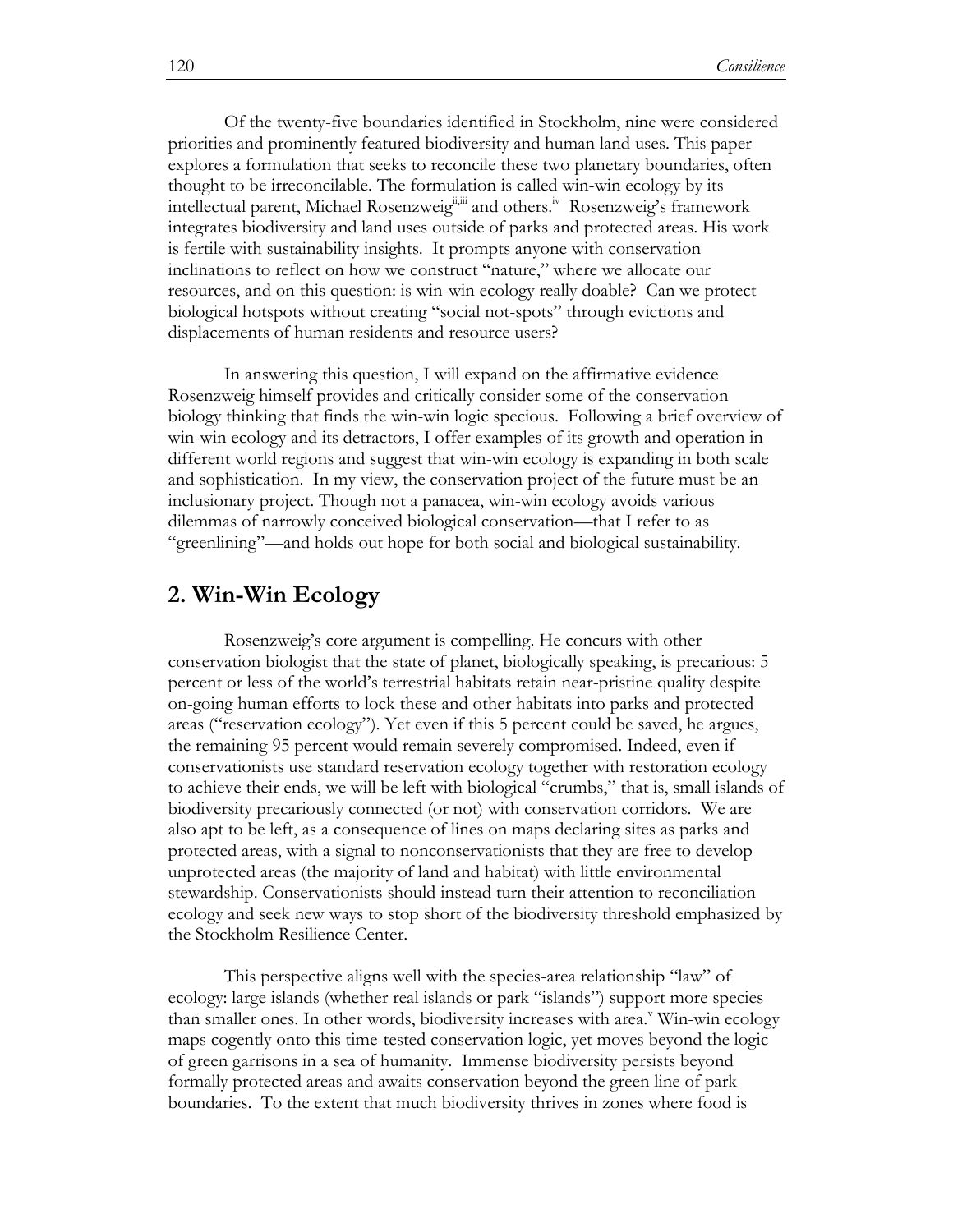produced, food security and environmental security can go hand-in-hand rather than compete for space, energy, and stewardship. Rosenzweig makes this point in numerous ways, suggesting that many systems (marine, terrestrial, wetland, freshwater, etc.) can service human needs and, with certain caveats, offer conservation opportunities as well. And, as noted in the Millennium Environmental Assessment,  $v_i$  global climate change (the lead concern for the Stockholm scientists) is indifferent to park boundaries, making new conservation strategies imperative.

Still, some conservationists remain unconvinced, and see the solution to dwindling biodiversity as expanding protected areas to 50 percent of the earth's surface.<sup>vii,viii</sup> Others accuse Rosenzweig of poorly supporting his win-win contentions.<sup>ix</sup> One reviewer of his work, for example, asserts that reconciliation ecology is problematic and that Rosenzweig is overzealous in what he includes in his model. Further attention must be paid to vexing issues of invasive species, species de-isolation, and species survival outside of natural ranges. Unless these challenges are met, the reviewer charges, reconciliation ecology risks being a "biodiversion." Others chide Rosenzweig for unbridled idealism, suggesting that his examples are "selective, small scale, sparse, and shaky." Rosensweig is faulted for underreporting actual successes, for being "Americocentric," and for biasing his case towards temperate zone ecologies. Still others note the win-win solutions are not workable in all situations. DeFries and colleagues identify both win-win and win-lose cases, the latter being those in which restrictions on land uses outside protected areas yield "nonlinear" (disproportionately small) biodiversity benefits in protected zones or beyond them. $x_i$  Net loss is a constant risk in poorer societies and the inherent complexities of ecosystems, including the interactions between biotic, abiotic, and human components on different scales, "foreclose simple prescriptions."xan

But skeptics may do a disservice to sustainability potential of win-win ecology with their parries. In light of recent documentation, Rosenzweig's logic appears to be growing in stature, realism, and large-scale application rather than the reverse. Today, few would concur that reconciliation ecology is hypothetical or limited to temperate zones. As for naïve optimism, the same may be said of Lovelock's<sup>xiii</sup> "Gaia" and Wilson's<sup>xiv</sup> "biophilia" hypotheses, and win-win ecology may be the impetus for important new discourses, behavioral changes, and collective actions to protect the global commons. Nor should the shortcomings of near exclusive reliance on reservation conservation, be minimized.<sup>xv</sup> Rosenzweig, in the end, is not hostile to reservation and restoration ecology, only to over-dependency on them.

# **3. Protecting beyond the Protected: Farms and Forests**

Rosenzweig offers multiple examples of environmental stewardship that endure in formally unprotected landscapes. Numerous species have adapted to habitats not necessarily designed for their reproduction and survival, from patchy farm and forest landscapes to hundreds of military bases. Elsewhere, architects, planners, and everyday users of the earth's ecosystems embed the habitat needs of non-human species into Anthropocene living spaces (rooftop gardens and urban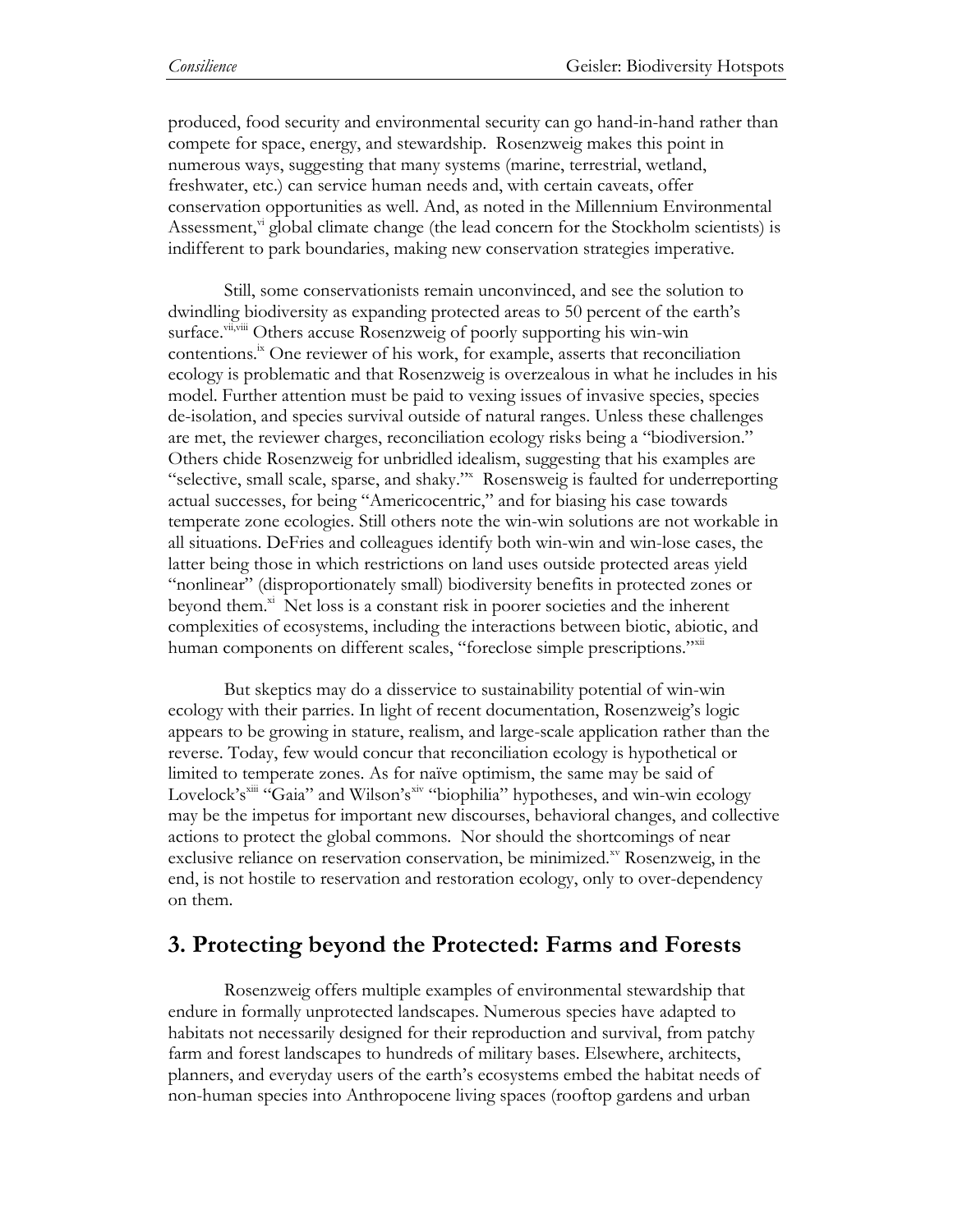forests; highway animal crossings and fish ladders; bird sanctuaries and restored wetlands; ships scuttled as "reefs" and irrigation systems that host fish and migratory waterfowl, etc.). However imperfectly, we often protect genetic wealth and ecosystem function without creating parks; for Rosenzweig, the entire world is a potential "park" and a site where humans and nature (itself a contested binary) can coexist. But the empirical basis of his argument would benefit from broader shoulders.

A foremost instance of win-win ecology is "eco-agriculture." In 1990, Jeffrey McNeely<sup>xvi</sup> of the World Conservation Union warned that in fifty years protected areas may indeed no longer exist. This claim rested on aggressive land clearing by landless peasants worldwide and, as if to anticipate the Stockholm findings, on the unsustainable ways humans now manage the landscapes of the world. Later, McNeely and Scherr<sup>xvii</sup> mapped the planet's agricultural lands onto priority conservation zones and found ubiquitous overlap between the two. Of the 17,000 largest protected areas in the world, 45 percent were heavily farmed by small and marginal farmers. They concluded that the majority of the earth's biodiversity survives in working rather than protected landscapes. Based on case studies covering over a billion acres from different world regions, they urged greater integration of agriculture and conservation for both biodiversity protection and social equity. A partnership of global environmental groups called Ecoagriculture Partners is, with joint sponsorship by the World Conservation Union (IUCN) and the Future Harvest Foundation, aggressively responding to this challenge at present.<sup>xviii</sup>,

Forestry has a long history of *de facto* reconciliation ecology. In North America, Robert Marshall advanced the idea of transforming the United States' National Forest system into a "people's forest" during the Great Depression.<sup>xix</sup> His vision played out in multiple-use doctrines on US Forest Service lands and, with substantial inputs from abroad, in the global agro-forestry movement that followed. Since the 1970s, agroforestry has been recognized as an effective way of integrating sustainable agriculture and silviculture, $x<sub>x</sub>$  but also, according to research by the Biodiversity Research Group at the Oxford Center for the Environment, of protecting biodiversity.<sup>xxi</sup> Mounting evidence suggests that, in the face of global deforesting trends, that intensive and extensive forest systems can coexist, xxii,xxiii and yield environmental benefits by sequestering carbon, restoring habitat, mimicking natural forest systems, soil stabilization, watershed protection, and buffering existing protected areas.<sup>xxiv</sup> The footprint of global agroforestry far surpasses that of the world's protected areas; the many forms of agro-forestry make estimation of its total acreage difficult to determine, but much of the 400-800 million hectares of forest owned by local communities or indigenous people worldwide is probably subject to multi-functional (conservation and extractive) use.<sup>xxv</sup> The potential is immense. On 46 percent of the world's farmlands tree cover exceed 10 percent of the farm.<sup>xxvi</sup> Some 37 countries now participate in the Forest Carbon Partnership Facility of the World Bank.<sup>xxvii</sup> The appeal of agroforestry is signaled by the campaign to plant 5.5 billion tree seedlings during the current decade by the World Agroforestry Centre.<sup>xxviii</sup>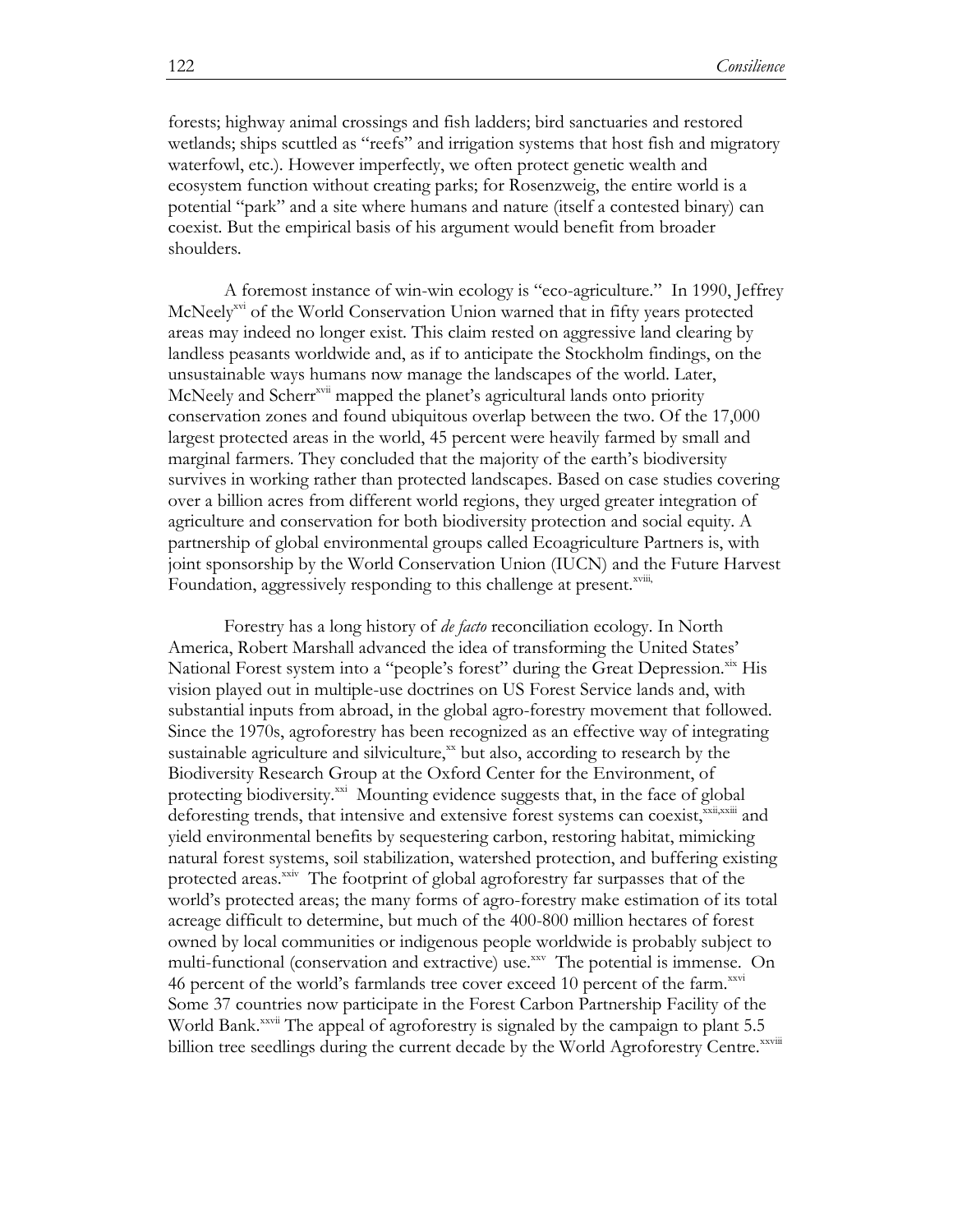# **3. Protecting beyond the Protected: Unnoticed Niches**

Another institutionalized example of reconciliation ecology is found in cultural parks and landscapes and is markedly different from protected areas *qua*  parks. In North America cultural park thinking dates back to George Catlin's early proposal for an interior zone for nature and Native American cultures<sup>xxx</sup>; today, 300 noncontiguous Indian reservations comprise just under 100 million acres and mix conservation with living culture. $x^x$  A subset of these, a consortium of 57 Native American governments, operates an Inter-Tribal Bison Cooperative to foster prairie ecosystems and buffalo for both tourism and consumption. Closer to Catlin's vision, a vast "Buffalo Common*s*" of 140,000 square miles (parts of 10 states) has been proposed as a recovery strategy for Great Plains people and ecosystems.<sup>xxxi,xxxii</sup> Ted Turner, one of the largest private landowners in the United States, owns over 2 million acres of private land and uses it for recreation, hunting, and *de facto* wildlife sanctuaries, including the nation's largest buffalo herd.<sup>xxxm</sup>

Cultural parks and landscapes are expanding in the eastern United States as well and include the 26 million-acre Northern Forest (spanning portions of Maine, New Hampshire, Vermont, and New York), the million-acre New Jersey-New York Highlands zone, and the Pinelands National Reserve of New Jersey, which exceeds a million acres. Some 40 percent of New Jersey is in human-inhabited protected area status, affirming claims by Rosenzweig and others that valued biodiversity exists in urban and semi-urban zones.<sup>xxxiv</sup> Globally, nearly 150 global cities are located in or adjacent to the planet's largest 25 biodiversity hotspots, xxxv underscoring the challenge of finding conservation paradigms that don't limit biodiversity to "wilderness."

Cultural landscapes that provide a degree of protection for nature are expanding in many parts of the world. In 1972 the General Conference of UNESCO (United Nations Educational, Scientific and Cultural Organization) adopted the World Heritage Convention conserving sites of outstanding natural or cultural importance and today has almost 900 properties in 148 countries.<sup>xxxvi</sup> These cultural landscapes range from the rice terraces of the Philippine Cordilleras to the cedar forests in Lebanon and agricultural systems in the high Andes. England, Italy, France, and Austria offer a variant of cultural parks ("regional parks") with twin cultural and conservation objectives.<sup>xxxvii</sup> And in Britain and France, "national parks" support human settlement, farming, forestry, and commerce while emphasizing cultural preservation. Though human densities therein are low, overall resident populations are sizeable: 316,000 for Britain and 715,000 for France (Table 1). Outside its national parks, Britain has used public subsidies since the 1990s to "encourage environmental amenities." Pretty notes that over 8000 commons still exist in England and Wales (covering  $.5$  million  $HA$ ),  $x$ xxviii a tribute to farmers who produced win-win ecologies in the past without government subsidies and might again do so under favorable incentive structures.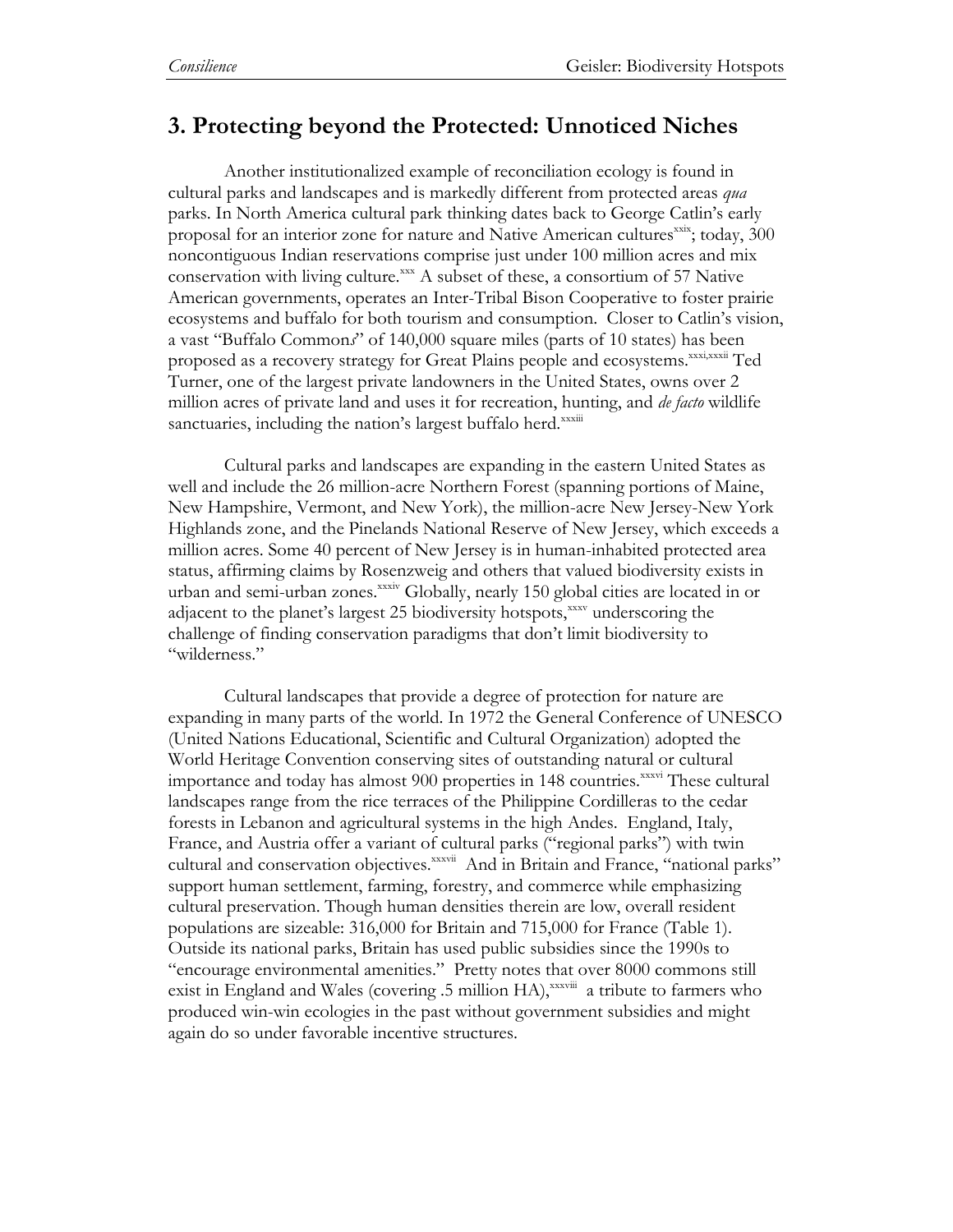| [Britain]                 | Area (HA) [Britain] | Inhabitants* |         |
|---------------------------|---------------------|--------------|---------|
| Beacon Beacons            | 135,000             |              | 32,000  |
| Cairngorms                | 27,000              |              | 16,000  |
| Dartmoor                  | 94,500              |              | 33,000  |
| Exmoor                    | 69,000              |              | 10,500  |
| Lake District             | 229,000             |              | 40,000  |
| Loch Lomond &             | 186,000             |              | 15,600  |
| The Troccachs             |                     |              |         |
| Northumberland            | 103,000             |              | 2,500   |
| North York Moors          | 143,000             |              | 25,000  |
| Peak Park                 | 140,000             |              | 40,000  |
| Pembrokeshire Coast       | 58,000              |              | 22,000  |
| Snowdonia                 | 217,000             |              | 25,500  |
| <b>Yorkshire Dales</b>    | 176,000             |              | 16,800  |
| New Forest                | 6,600,000           |              | n.a.    |
| [France]                  |                     |              |         |
| Amorique                  | 113,500             |              | 51,500  |
| <b>Ballons des Vosges</b> | 291,500             |              | 253,500 |
| Camargue                  | 86,500              |              | 8,000   |
| Chartreuse                | 69,000              |              | 35,000  |
| Guyane                    | 611,300             |              | 8,870   |
| Louir-Anjoy-Touraine      | 235,000             |              | 177,000 |
| Luberon                   | 165,000             |              | 148,000 |
| Morvan                    | 226,000             |              | 33,000  |

Table 1: Selected Peopled Parks in Britain and France (circa 2000)

Population estimates for France are 1909, for Britain, 2000. Source for France: Allali-Puz, Bechaux and Jenkins (2003-22). Source for Britain: 2000 Population Census.

Another dramatic and under-referenced example of reconciliation ecology exists in the International Union for the Conservation of Nature (IUCN) protected area classification system. The IUCN hierarchy contains six categories. The first four conform to Rosenzweig's notion reservation ecology and exclude most human uses. The remaining two blur the distinction between *in-situ* and *ex-situ* conservation and present degrees of reconciliation ecology. Category V (protected landscape/seascape) extends to areas where "the interaction of people and nature over time has produced an area of distinct character with significant aesthetic, ecological, and/or culture value, and often with high biological diversity."xxxix There are 7,000 protected areas in this IUCN category extending to every biome. Category VI (Managed Resource Protected Areas) are areas "containing predominantly unmodified natural systems, managed to ensure long-term protection and maintenance of biological diversity, while providing at the same time a sustainable flow of natural products and services to meet community needs." Though few in number, these are among the largest protected areas in the world, xl and of increasing importance to IUCN as an Anthropocene conservation strategy.<sup>xli</sup> IUCN's *PARKS* magazine now publishes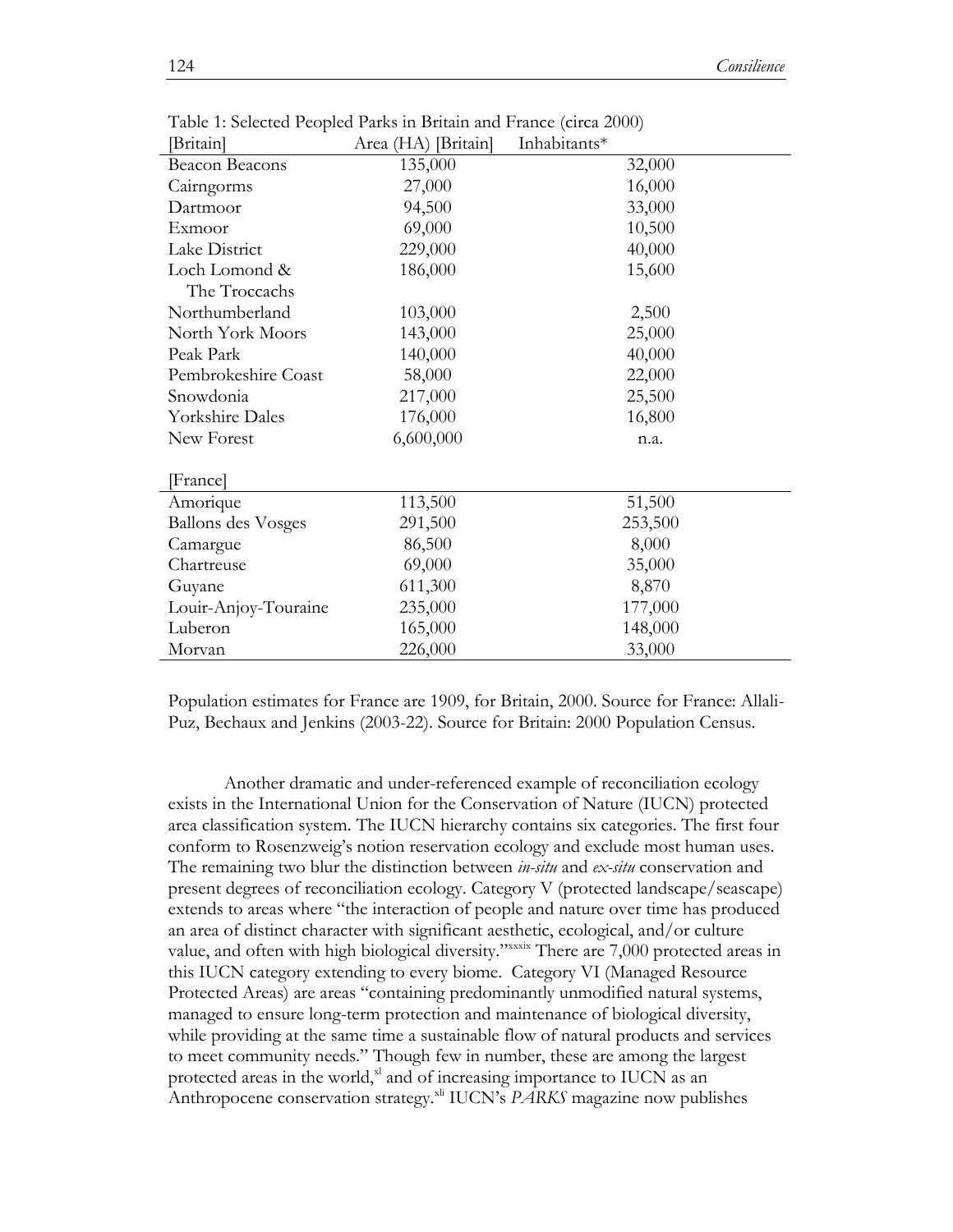special issues on bioregionalism, populated "hotspots" and landscape protection in areas of human settlement.

Category VI was added to the IUCN classification largely because of the rapid growth of extractive reserves in Brazil (sites of conservation and sustainable community resource harvesting, especially latex rubber and Brazil nuts), a use wholly consistent with the definition of the category: "Category VI protected areas conserve ecosystems and habitats, together with associated cultural values and traditional natural resource management systems. They are generally large, with most of the area in a natural condition, where a proportion is under sustainable natural resource management and where low-level non-industrial use of natural resources compatible with nature conservation is seen as one of the main aims of the area."<sup>xlii</sup> In addition to the 31 extractive reserves that by 2004 covered over 5 million hectares of Brazil's interior,<sup>xliii</sup> Category VI includes village and panchayat forests in India, roadless areas on U.S. national forests, and a spectrum of multiple use areas wherein biodiversity conservation has paramount importance. Both protection and production are respected, though a minimum of two-thirds of these areas are dedicated to native species conservation.

A related example of win-win ecology is the nearly 40-year old UNESCO Man and the Biosphere (MAB) Program, viewed by some as the gold standard for integrative conservation. MAB is the organizational backbone for Biosphere Reserves—the UNESCO designation for areas of shared cultural and biological value in which priority is given to sustainable living--in over half the countries of the world. From the outset, Biosphere Reserves have served as experimental laboratories for conservation and sustainable human development.<sup>xliv</sup> Each Reserve has one or several core areas that enjoy protected status. These areas are ringed by buffer zones to maintain their ecosystem functionality. Beyond the buffer areas are zones of cooperation that typically contain multifunctional human settlements. According to UNESCO, there are 553 Biosphere Reserves in 107 countries at present, encompassing well over 300 million hectares.

Not all examples of win-win ecology entail vast areas, green architecture being a foremost example. As of 2004, over 47,000 green homes had been built in the U.S. alone and nearly 2000 commercial buildings were registered with the Green Building Council to be certified in the LEED system (Leadership in Energy and Environmental Design). As of 2010, the Council had over 18,500 member organizations from all building sectors and routinely reviews building proposals in Canada, Australia, India, Japan, Mexico, Sri Lanka, Germany, and Guatemala (17 other countries have provisional Green Building Councils). The environmental implications of altering building design in countries such as China are monumental and include a potential 60 percent reduction in urban energy use that directly address the threshold effects listed by the Stockholm Resilience researchers by relieving pressure on rural environments affected by hydrocarbon extraction.<sup>xlv</sup>

These ecological design principles originated with John Lyle<sup>xlvi</sup> and include reduced light and water pollution, on-site recycling, and the mimicking of natural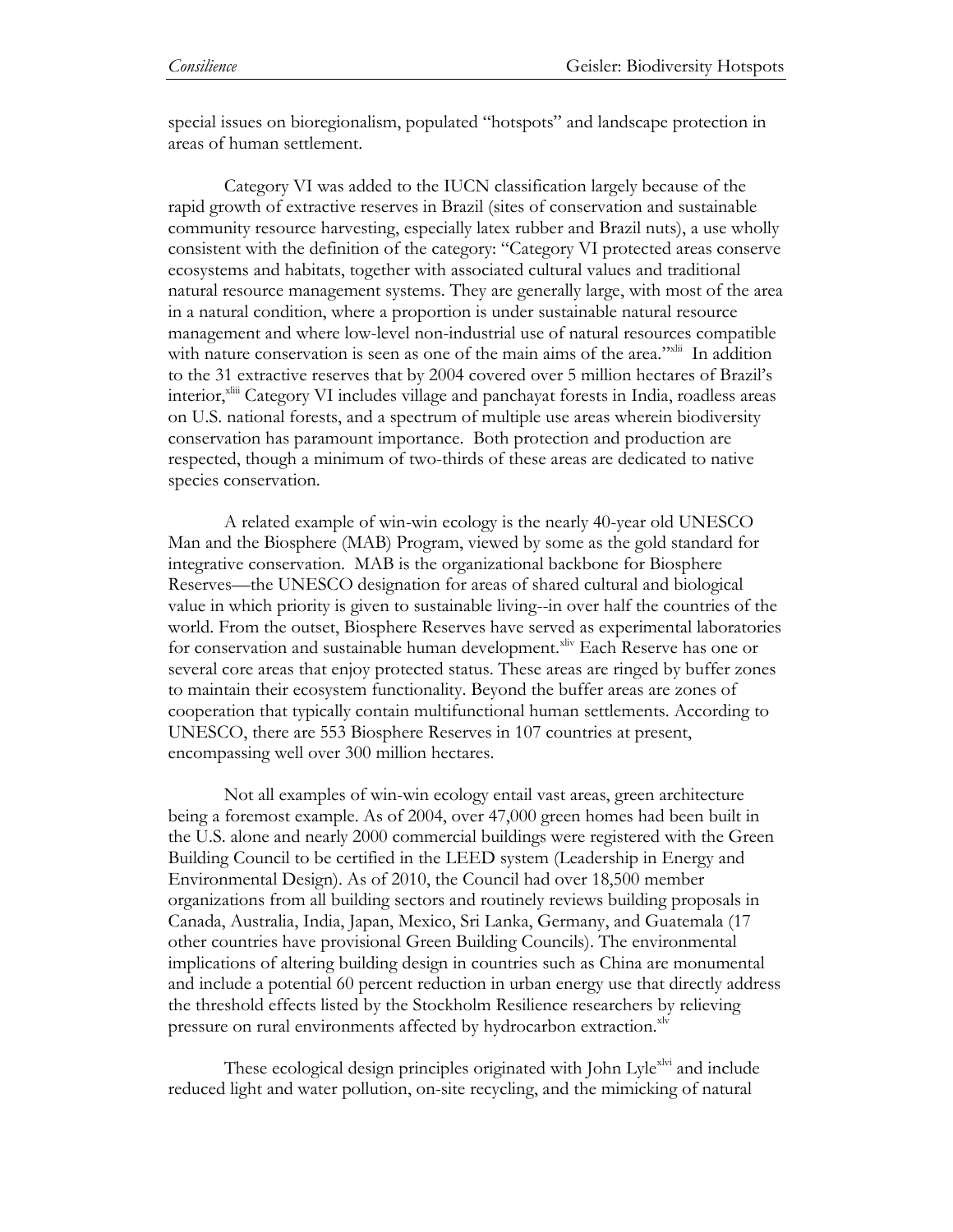functions. They are now widely adopted across the US by state and federal agencies, by 14,000 LEED-accredited professionals, and by an expanding list of universities and commercial giants such as Wal-Mart. The greening of Wal-Mart is of interest as a market-based stimulus for conservation broadly conceived. The behemoth company has rolled out a highly fuel-efficient national truck fleet, boasts of zero waste, leverages green products and processes from its suppliers (China among them), and publically supports environmental sustainability goals.<sup>xlvii</sup>

The preceding examples of win-win ecology constitute a somewhat truncated inventory of win-win experience bank. They supplement Rosenzweig's own work and could extend, as well, to the growing foot print of conservancy land trusts which, though originally crafted to defend nature, are experimenting with working landscapes at multiple scales. $x^{\text{kvii,xlix}}$  They include the results Pretty (2002) found upon surveying 200 sustainable farming projects in 52 countries covering 70 million acres. He concluded that these initiatives, with proper encouragement, could feed a substantial fraction of the world's food-insecure people without environmental harm. A quarter of a century ago Stroup and Baden<sup>1</sup> called on policy makers to use private ―endowment areas‖ to advance conservation on private lands; others see the 3000 soil conservation districts in the United States as model "ecosystem service districts" in the U.S. and elsewhere.<sup>"</sup> Finally, community-based conservation, though far from problem-free, occupies many win-win niches across the globe. The foundational fact remains that rural people have conserved vast areas of land and biodiversity for their own utilitarian, cultural and spiritual needs for millennia and ‖the history of this kind of conservation…is much older than government-managed protected areas, or even the notion of the nation-state." Garret Hardin<sup>liii</sup> himself has retracted his landmark pronouncement against local commons as a conservation tragedy.

## **4. "Greenlining" and Its Discontents**

The case for win-win ecology does not exist in a vacuum. "Greenlining," or the enclosing of nature, *stricto sensu,* and the enforcement of enclosure through human removal, usually occurs without consent or compensation and has a troubled history when it comes to environmental justice.<sup>Iv</sup> It has advanced aggressively in recent decades. Today, all but six of the world's 200 nations have turned to parks and protected areas as conservation tools. At the time of the Durban World Parks Congress in 2003, the world's protected areas accounted for twice the area protected areas reported at the 1992 World Congress and appeared in virtually every major biome (Table 2). A small army of committed environmentalists is working devotedly to double or triple this total yet again. $\frac{N}{N}$ 

But a pressing paradox accompanies the growth of greenlining. Were traditional park-centric conservation to indeed double or triple again, the collateral human damage would be incalculable along with potential environmental backlash. Consider the magnitude of the problem. Almost half of the world's 17,000 largest parks and preserves are used for survival by poorly nourished communities lacking other subsistence options.<sup>lvi</sup> The insecurities of "conservation refugee" status, which they will experience when displaced, is well documented, vii,lviii but poorly understood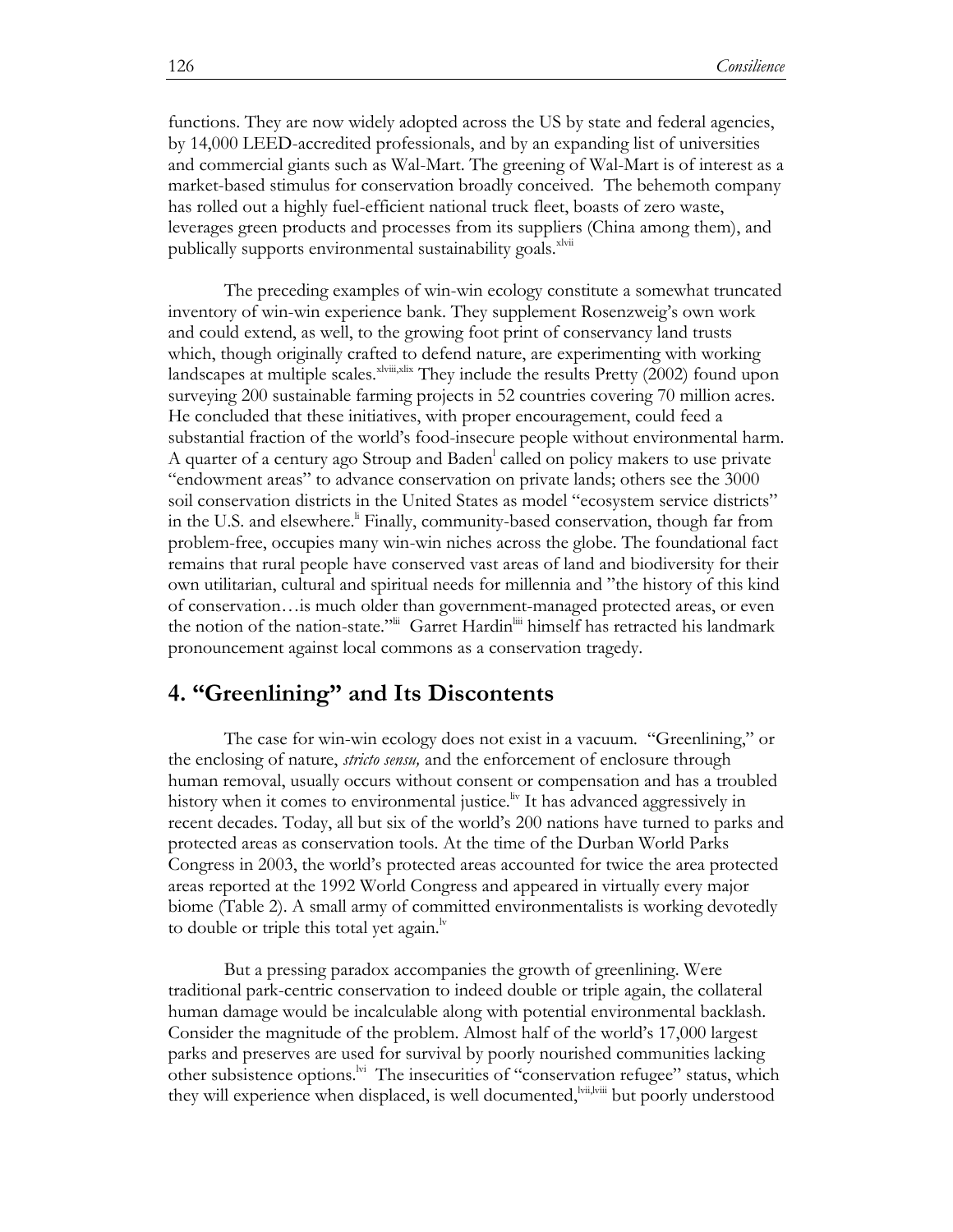Table 2: Global Land Protection by Biome, 2003

Chape et at., 2003:29

in both ecological and legal terms. Conservation refugees, surely in the millions,<sup>lix</sup> lack the protected status accorded to political refugees by the United Nations High Commission on Refugees. There is pathos as well as paradox here. A recent compilation of over 200 academic and popular studies sheds light on many unreported cases of park evictions and the traumas that accompany them. $\frac{1}{n}$  The victims of park displacement are often indigenous people, subsistence farmers with valuable local environmental knowledge, or commoners familiar with diverse ecosystems. Not only is there the risk of losing indigenous knowledge but, in their struggle to survive, their specialized skills (e.g., hunting, controlled burning, plant collecting) may be turned on the environments that produced them. Victims of greenlining at times protest their security loss by extirpating endangered species, poaching, or destroying trophy species of the rich.<sup>ki</sup> Nor does the backlash against nature come only from displaced victims of greenlining i... it can arise in the environmental community itself. Commenting on greenlining in the United States, Baldwin and colleagues observe the following: "In this time of heightened ecological awareness and anxiety, the conservationist pieties of the generations who created the national park system… no longer hold. Some writers have even begun to question the ideology of preservation…we are less and less clear about what it would mean to preserve nature." Ixiii

Among the many examples of greenlining that could be cited are in the United States are Yellowstone National Park, kiv the Virgin Island National Park, kv and the Shenandoah National Park.<sup>kvi</sup> Native people were evicted in the first two cases; hundreds of non-Native families were collateral damage of the last. In each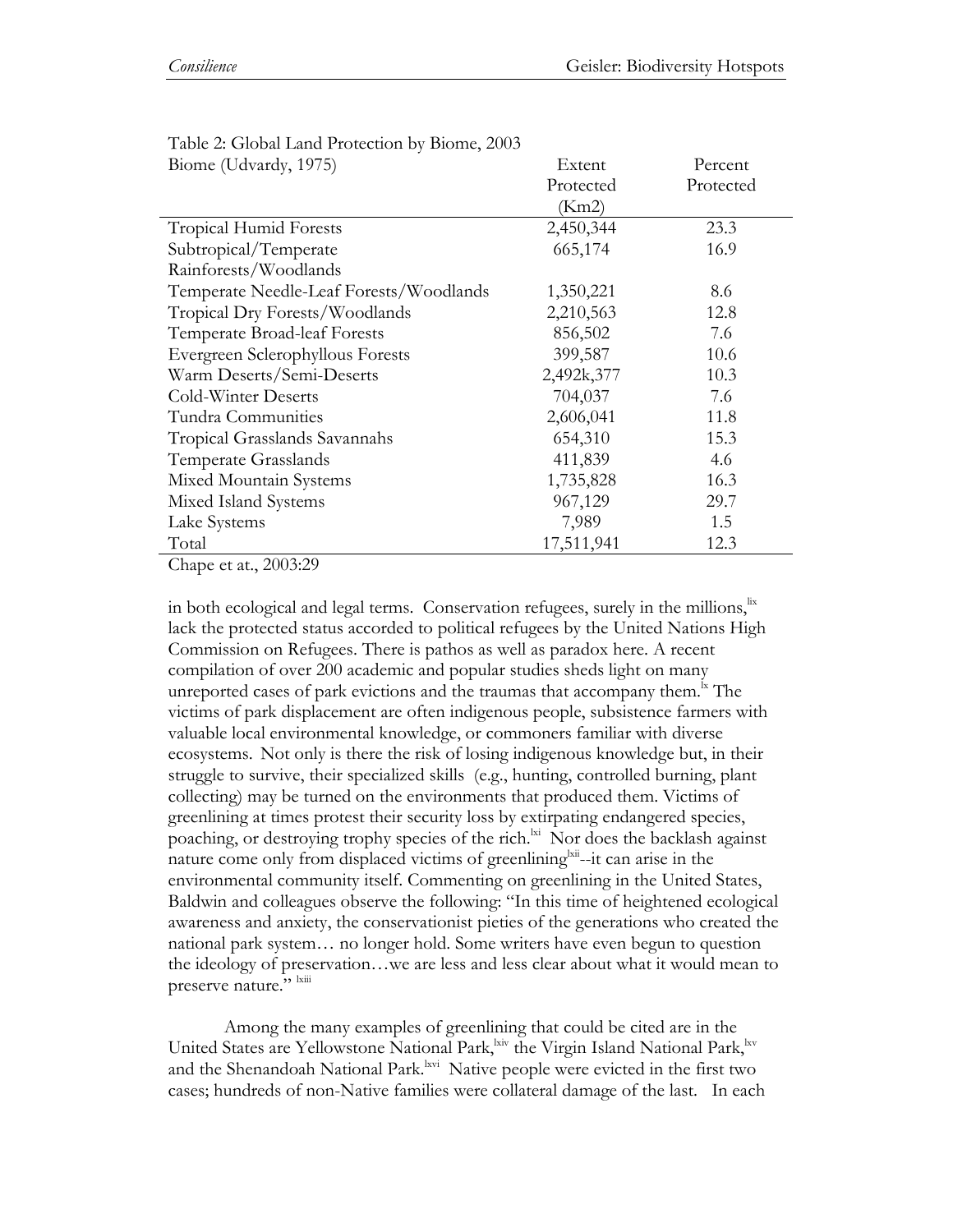case, government officials stripped the use and residency rights of local people in the name of tourism tied to reservation ecology, despite the fact that the victims were long-term denizens and knew the local ecosystems intimately. Sustainable living with nature is not only about innovation and new relationships with nature; it is also about retaining abiding relationships from the past, particularly those that connected (and in some geographies continue to connect) biodiversity and cultural diversity.<sup>Ixvii</sup>

### **5. Conclusion**

Much is known about park-centric approaches to conserving biodiversity due its longevity, the national-level data gathered to monitor it, and the sprawling interest of conservation biologists in the biology of these units. Far less is known about reconciliation ecology and its strengths as well as its weaknesses. Where the former is committed to converting as much of every continent as possible into *de jure*  nature parks, Rosenzweig would convert much of the world into a *de facto* park in which humans coexist with nature and accept responsibility for both its use and protection. Although I have focused on experiences relevant to win-sin ecology and offered strong cautionary notes on the wisdom of greenlining, there is surely a place for both strategies in the Anthropocene, and the Stockholm Resilience Center scientists would insist on it.

Rosenzweig's optimism must be tempered by the concerns of conservation biologists, some of which were posed above. Embedding biodiversity conservation into a globalized world is by no means easy. The paradox of greenlining—that parkbased conservation success begets social dislocation, disaffection, and revenge effects—would be unremarkable if parks and protected areas were uninhabited by humans. Yet the opposite holds for 70 to 85 percent of the world's protected areas.<sup>lxviii</sup> Our brief journey through the global conservation landscape suggests that much is at stake in the debate between the defenders and detractors of park-based conservation: human welfare and social justice on the one hand and ecosystem integrity and services on the other. Surely McNeely is right in observing that policies which ignore the presence of people within national parks are doomed to failure and that this failure will not end with the people but with the conservation edifice erected around them.<sup>lxix</sup>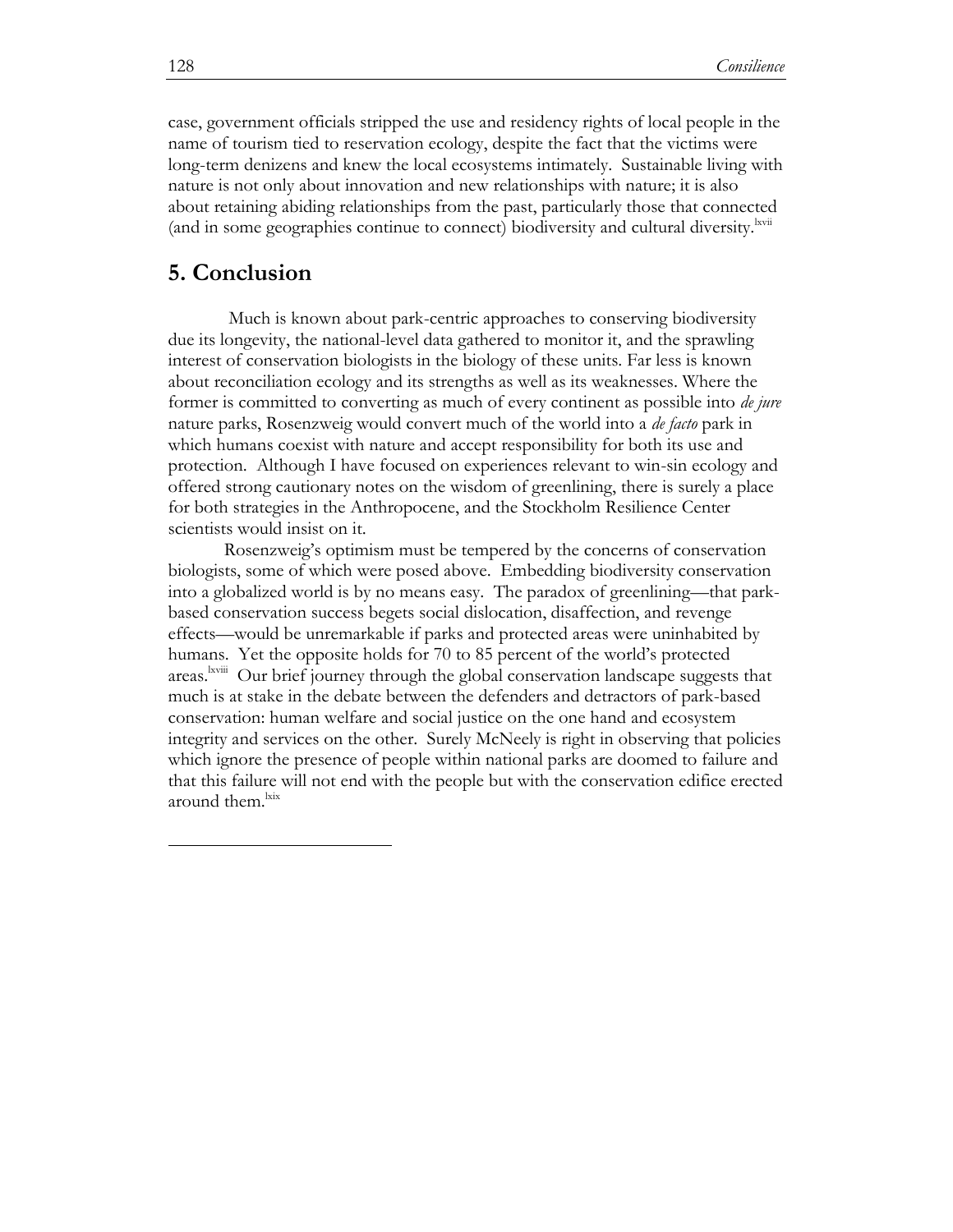$\overline{a}$ 

# **End Notes**

- <sup>1</sup>Rockström, J., et al., A safe operating space for humanity. Nature, 2009.  $(461)$ : p. 472-475.
- $2R$ osenzweig, M.L., Win-win ecology: how the earth's species can survive in the midst of human enterprise. London: Oxford University Press, 2003a.
- <sup>3</sup>Rosenzweig, M.L., Reconciliation ecology and the future of species diversity. Oryx, 2003b. (37): p. 194-205.
- ${}^{4}$ DeFries, R., et al., Land use change around protected areas: management to balance human needs and ecological function. Ecological Applications, 2007. 17(4): p. 1031-38.
- ${}^{5}$ Gotelli, N. J. A primer of ecology. Third edition. Sinauer Associates, Inc. 2001.
- ${}^{6}$ MEA, Biodiversity synthesis, in Millennium Ecosystem Assessment: Ecosystems and Human Well-Being. Washington, DC: Island Press, 2005.
- <sup>7</sup>Soulé, M.E. and M.A. Sanjayan, Conservation targets, Science, 1998. (279): p. 2060-2061.
- $8$ Wilson, E.O., The future of life. New York: A. A. Knopf, 2000.
- $9$ Welz, A. Winning concept seeks work. Review of Win-Win Ecology by Michael rosenzweig. Diversity and Distributions: A Journal of Conservation. 2004. (10:5/6) p.506.
- $10$  Brooks, T. Rose-tinted ecology. Plos Biology, 2003. 1(3) p. 73.
- $11$ DeFries, R., et al., Land use change around protected areas: management to balance human needs and ecological function. Ecological Applications, 2007. 17(4): p. 1031-38.

 $12$ Ibid, 1032.

<sup>13</sup> Lovelock, J.E., A physical basis for life detection experiments. Nature, 1965. 207(7): p. 568-570.

<sup>14</sup>Wilson, Edward O., Biophilia, Cambridge: Harvard University Press, 1984.

- $15$  For an extended critique of island biogeography, for example, see G. P. Nabhan, 2003, Singing the Turtles to Sea. Berkeley: University of California Press.
- <sup>16</sup>McNeely, J.A., The future of national parks. Environmental Education, 1990. (32): p. 16-27.
- $17$ McNeeley, J.A. and S.J. Scherr, Ecoagriculture: Strategies to feed the world and save wild biodiversity. Island Press. Washington, D.E. 2003.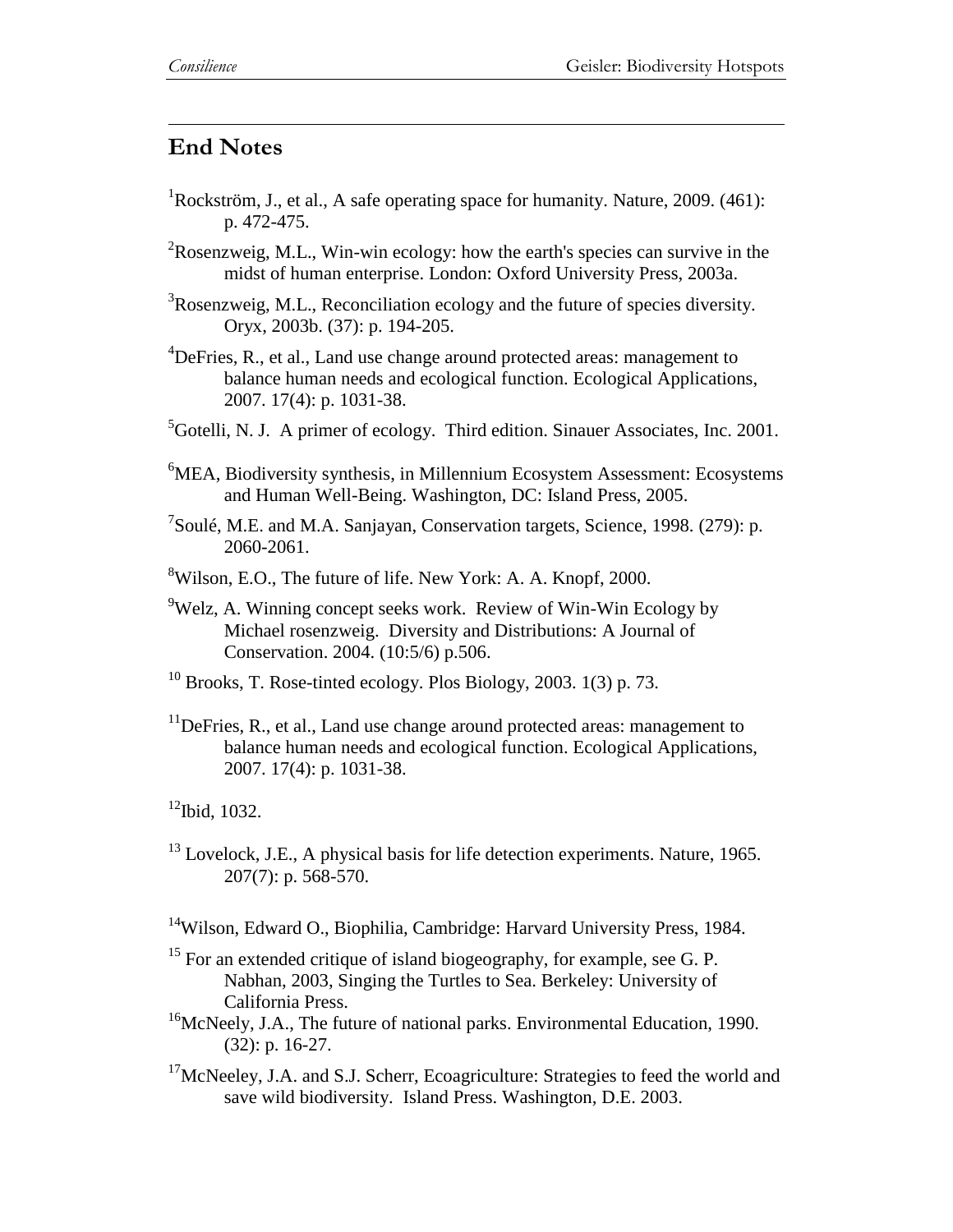| <sup>18</sup> Collet, L. and A. Jarvis, Spatial assessment of agriculture, wildlife, and poverty |  |
|--------------------------------------------------------------------------------------------------|--|
| in E. Africa. CIAT and Ecoagriculture Partners. Washington, D.C., 2008.                          |  |

- $19$ Marshall, R., The people's forest. New York: Harrison Smith and Robert Haas, 1933.
- $20$  Izac, A.M.N. and P. A. Sanchez. Towards a natural resource management paradigm for international agriculture: the example of agroforestry research. Agricultural Systems, 2001 (69):5-25.
- <sup>21</sup>Bhagwat, S.A., K. J. Willis, H. J. B. Birks, and R. J. Whittaker. Agroforestry: a refuge for tropical biology.Trends in Ecology & Evolution, 2008 (23: 5):261-67. See also Lance, J. 2009. Cited at http://news.mongabay.com/2009/0924-hance\_bhagwat.html on June 12, 2010: Could agroforestry solve the biodiversity crisis and address poverty?, an interview with Shonil Bhagwat (Sept. 24).
- $^{22}$ Buck, L.E., J.P. Lassoie and E.C.M. Fernandes, (eds), Agroforestry in Sustainable Agricultural Systems. Baton Raton, FL: CRC Press, 1999.
- $^{23}$ Carroll, C.R., A.M. Dix, and J.S. Kettler, Tropical agroecology and conservation ecoplogy: two paths toward sustainable development. Conservation Biology - for the Coming Decade, 1998.
- $24$ Schroth, G., et al., Agroforestry and biodiversity conservation in tropical landscapes. Washington, DC: Island Press, 2004.
- $25$ Molnar, A. and S. Scherr, Who conserves the world's forests? Community driven strategies that protect forests and respect rights. Washington, DC: Forest Trends, 2003.
- $^{26}$  Zomer, R.J., et al., Trees on farm: analysis of global extent and geographical patterns of agroforestry. Nairobi, Kenya: World Agroforestry Centre. 2003.
- $^{27}$ Sierra, K., Forest carbon partnership facility FY2009 annual report. Washington, D.C.: The World Bank, 2009.
- $^{28}$ International Centre for Research Agroforestry (ICRAF), Towards a natural resource management paradigm for international agriculture: the example of agroforesty research. Agricultural Systems, 2000. (69): p. 5-25.
- <sup>29</sup>Colchester, M. 2003. Salvaging Nature. Maldonado, Uruguay. World Rainforest Movement. 2003.

 $30$ Kristoff, N.D., "Make way for the buffalo". [http://query.nytimes.com/gst/fullpage.html?res=9803EED91630F93AA15](http://query.nytimes.com/gst/fullpage.html?res=9803EED91630F93AA15%09753C1A9659C8B63) [753C1A9659C8B63,](http://query.nytimes.com/gst/fullpage.html?res=9803EED91630F93AA15%09753C1A9659C8B63) New York Times Magazine, 29 Oct. 2003. Web 2 Apr. 2008.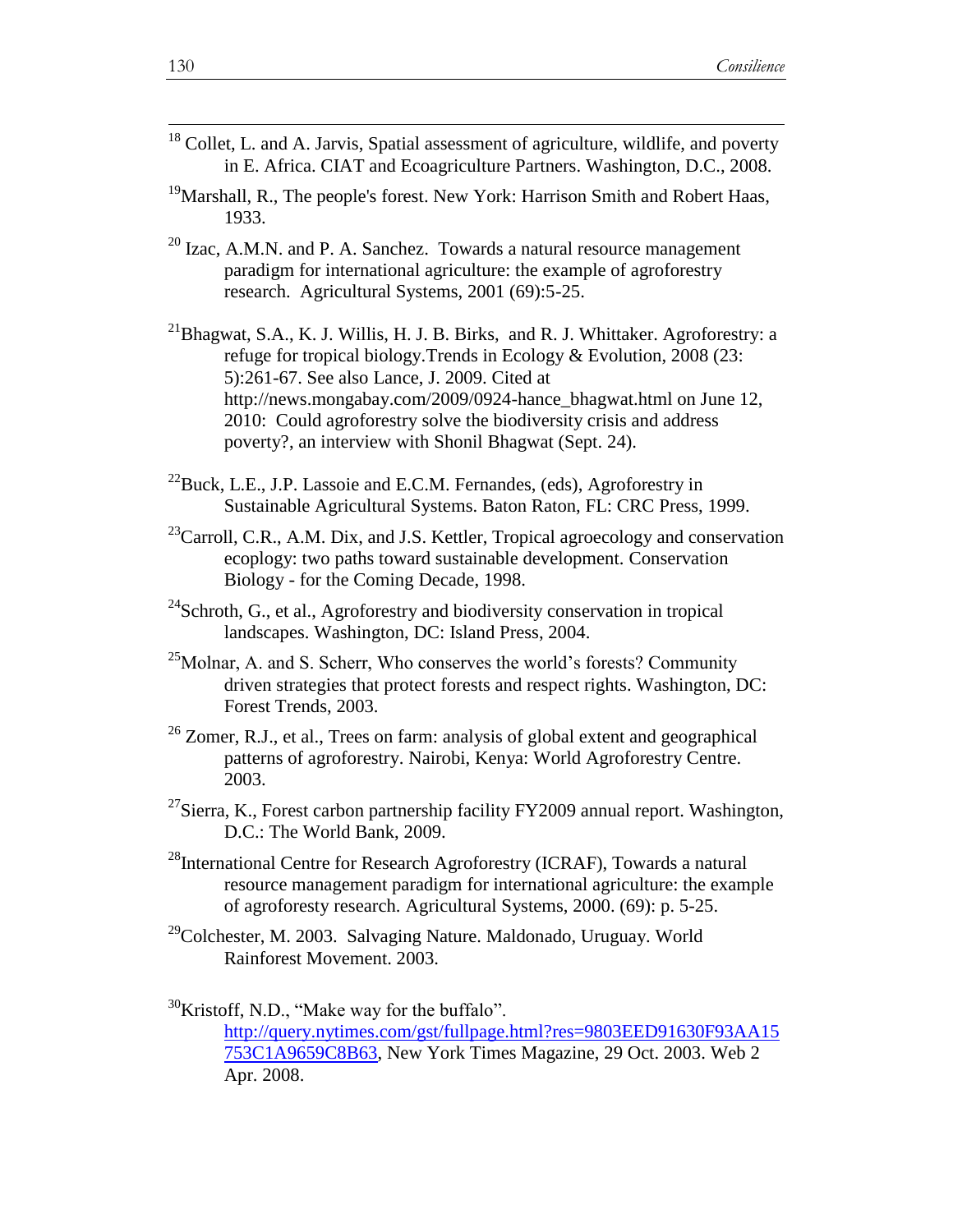- $31P$ opper, D.E. and F.J. Popper. Great Plains: From Dust to Dust. Planning Magazine, Dec. 1987.
- $32$ Popper, D.E. and F.J. Popper. The buffalo commons as regional metaphor and geographic method. Geographical Review, 2009.
- $33D$  Doyle, L., "Turner becomes largest private landowner in US." The Independent, 1 Dec. 2007.
- <sup>34</sup>Trzyna, T. 2007. Global Urbanization and Protected Areas. Sacramento, CA: Californian Institute of Public Affairs for IUCN.
- <sup>35</sup>McNeeley, J.A. and S.J. Scherr, Ecoagriculture: Strategies to feed the world and save wild biodiversity. Island Press. Washington, D.E. 2003.
- <sup>36</sup>Rossler, M., World heritage cultural landscapes: a global perspective, in Brown, J., N. Mitchell, and M. Beresford (eds). Gland, Switzerland: The World Conservation Union, 2005.
- $37$ Mitchell, N. and S. Buggy. Protected landscapes and the cultural landscapes: taking advantage of diverse approaches. The George Wright Forum, 2000  $(17,1):35-46.$
- <sup>38</sup> Pretty, J.N., Agri-culture: reconnecting people, land and nature. Sterling, VA: Earthscan Publications, 2002.
- <sup>39</sup>Phillips, A. Management Guidelines for IUCN Category V Protected Areas Protected landscapes/Seascapes. World Commission on Protected Areas, Best Practice Protected Area Guidelines Series No. 9. Cardiff University, Cambridge, UK/IUCN, Gland Switzerland. 2002
- <sup>40</sup>Chape, S., M. Spalding, M.D. Jenkins, 2008. The World"s Protected Areas: Status, Value, and Prospects in the 21<sup>st</sup>. Century. Berkeley, CA: The University of California Press, Berkeley. 2008.
- <sup>41</sup>Phillips, A. Protected Areas come in all shapes and sizes. PARKS,  $2002(14.3)$ p. 1.
- $42$  See IUCN Website, accessed  $6/12/10$  at [http://www.iucn.org/about/work/programmes/pa/pa\\_products/wcpa\\_categ](http://www.iucn.org/about/work/programmes/pa/pa_products/wcpa_categ) ories/pa\_categoryvi/
- $43$ Maretti, C., et al., From pre-assumptions to a 'just world conserving nature': the role of category VI in protecting landscapes, in Brown, J., N. Mitchell, and M. Beresford (eds), The Protected Landscape Approach: Linking Nature, Culture and Community. Gland, Switzerland: IUCN, 2005.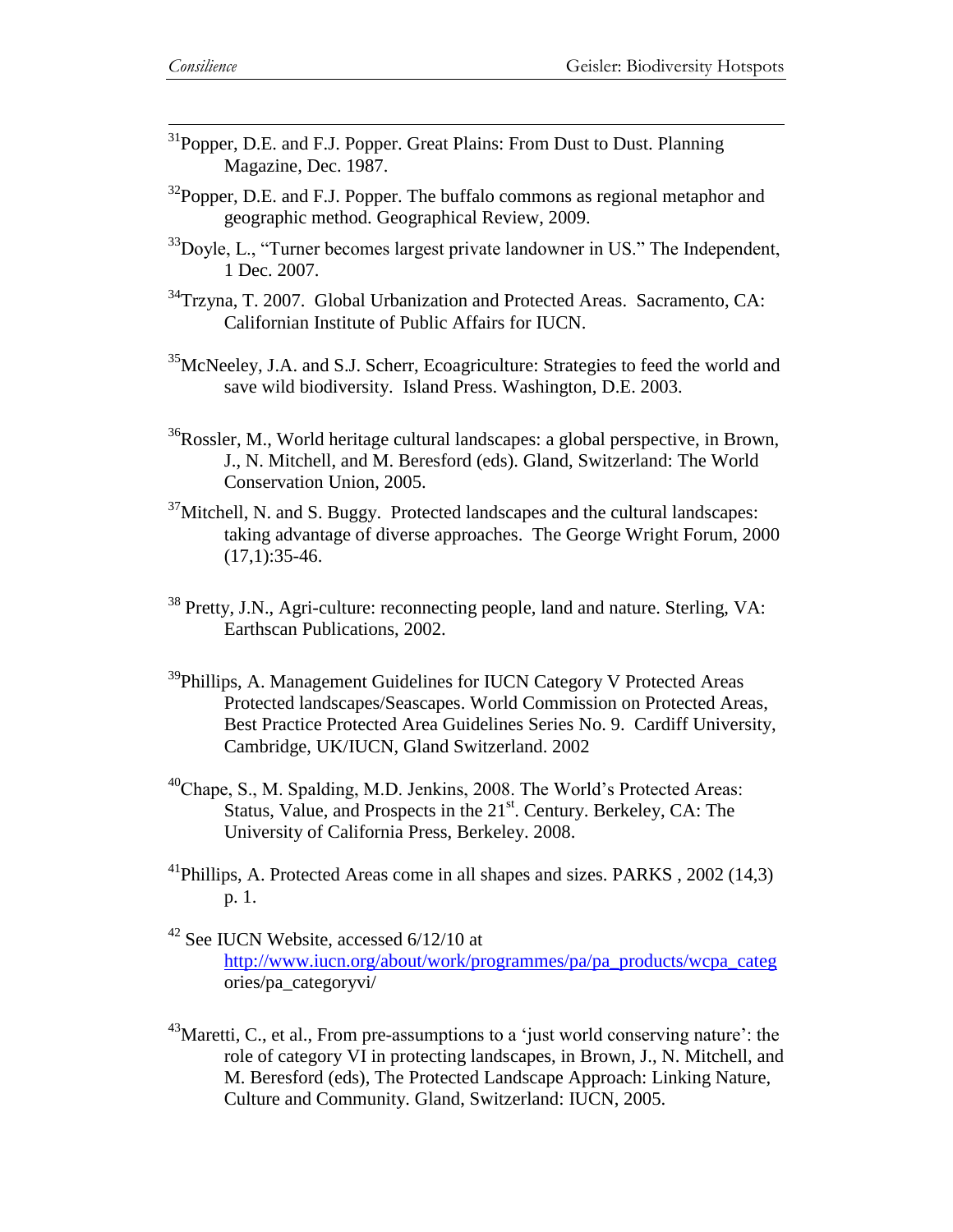| <sup>44</sup> Chape, S., et al., United Nations list of protected areas. Gland, Switzerland and |  |
|-------------------------------------------------------------------------------------------------|--|
| Cambridge, UK: IUCN-UNEP, 2003.                                                                 |  |

- <sup>45</sup>Stack, M., Green dwelling not just a dream. The Baltimore Sun, 5 Mar. 2005.
- $^{46}$ Lyle, J.T., Design for human ecosystems: landscape, land use, and natural r esources. New York: Van Nostrand Reinhold, 1999.
- <sup>47</sup>Aston, A. "Wal-Mart: Making its suppliers to green". [http://www.businessweek.com/magazine/content/09\\_21/b4132044814736.](http://www.businessweek.com/magazine/content/09_21/b4132044814736) htm. BusinessWeek, 14 May 2009. Web accessed. 25 Feb. 2010.
- <sup>48</sup>Poiani, K.A., et al., Biodiversity conservation at multiples scales: functional sites, landscapes, and networks. BioScience, 2000. (50): p. 133-146.
- $^{49}$ Libby, J. and D. Bradley, Vermont housing and conservation board: a conspiracy of good will among land trusts and housing trusts, in Geisler, C. and D. Daneker (eds), Property and Values: Alternatives to Public and Private Ownership. Washington, DC: Island Press, 2000.
- $50$  Stroup, L. and J. Baden, Endowment areas: a clearing in the policy wilderness?, Cato Journal, 1982. (Winter) p. 691-708.
- $<sup>51</sup>$  Heal, G., et al., Protecting natural capital through ecosystem service districts.</sup> Stanford Environmental Law Journal, 2001. (21): p. 333-364.
- <sup>52</sup> Barrow, E. and N. Pathak. Conserving "unprotected" protected areas. Ch. 4 in J. Brown, N. Mithchell and M.Beresford (eds.). The Protected Landscape Approach: Linking Nature, Culture, and Community. IUCN, Gland, Switzerland and Cambridge, UK. 2005.
- $53$ Hardin, G., The tragedy of the unmanaged commons. Trends in Ecology & Evolution, 1994. (9): p. 199-206.
- <sup>54</sup>Geisler, C., A new kind of trouble: evictions in Eden. International Social Science Journal, 2003. (175): p. 30-42.
- <sup>55</sup> Meyers, N., Biodiversity and biodepletion: the need for a paradigm shift, in O'Riordan, T. and S. Stoll-Kleemann (eds), Sustainability and Human Communities: Protecting Beyond the Protected. New York: Cambridge University Press, 2002.
- <sup>56</sup>McNeeley, J.A. and S.J. Scherr, Common ground, common future. How ecoagriculture can help feed the world and save wild biodiversity. Gland, Switzerland: IUCN-The World Conservation Union, 2001.

<sup>57</sup> Dowie, M. Conservation Refugees. Orion Magazine (Nov./Dec.). 2005.

<sup>58</sup> Cernea, M.M. and K. Schmidt-Soltau, Poverty risks and national parks: policy issues in conservation and resettlement. World Development, 2006. 34:1808-1830.

<sup>59</sup>Geisler, C. and R. de Sousa, From refuge to refugee: the African case. Journal of Public Administration and Development, 2001. (21): p. 159-170.